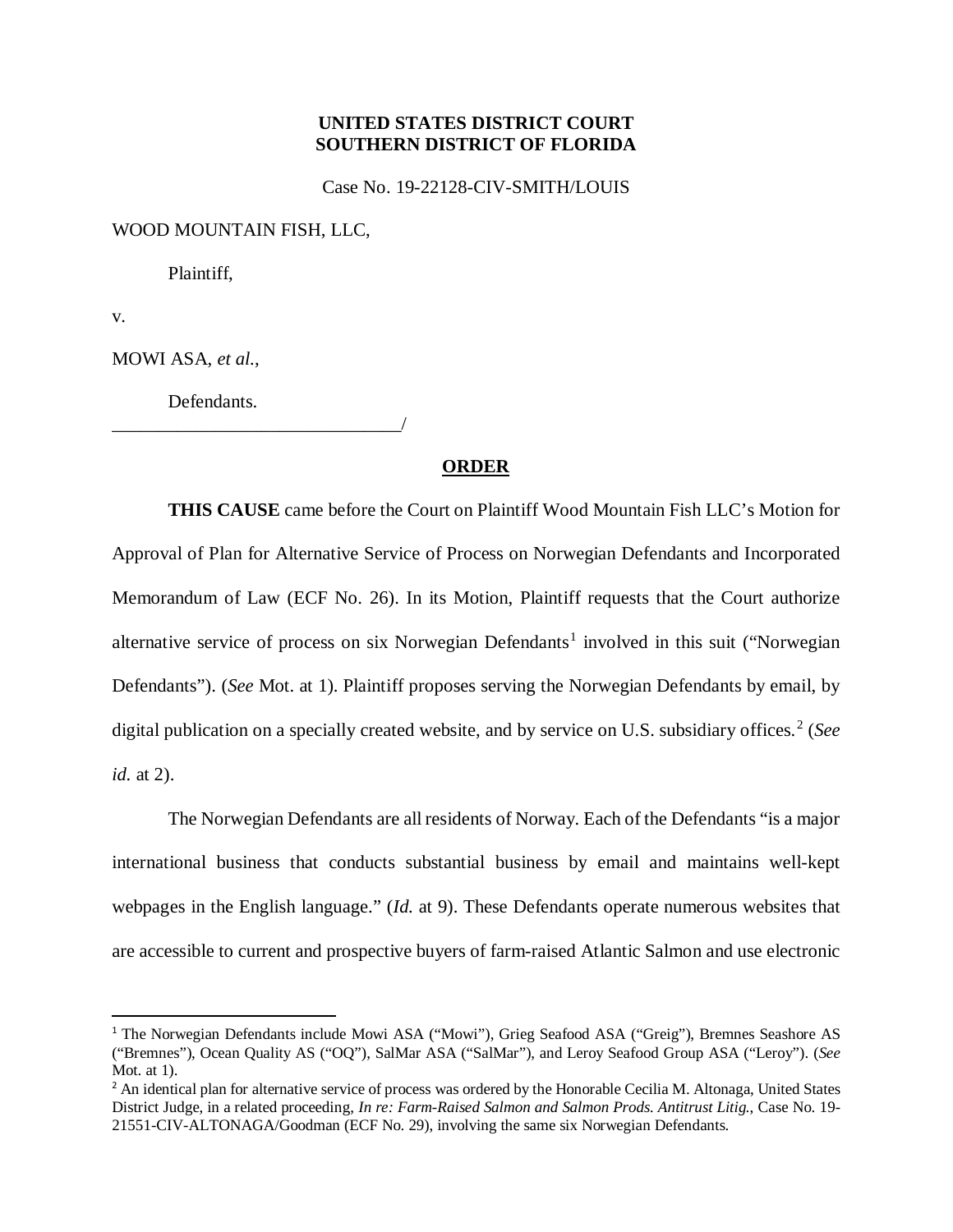means as a reliable form of communication. (*See* Silton Decl., ¶¶ 5, 8, 11, 13, 18, 23). The Norwegian Defendants' email addresses are operational and a reliable means of communicating with them. (*See Silton Decl.,*  $\P$  6-7, 14-18). Additionally, Plaintiff has created a publication website located at [https://www.whafh.com/case-information-documents/,](https://www.whafh.com/case-information-documents/) where copies of the Complaint and all other documents on file in this action will be displayed. (*See* Silton Decl., ¶ 3).

Federal Rule of Civil Procedure  $4(f)(3)$  authorizes a district court to order an alternate method for service to be effected upon foreign defendants provided it is not prohibited by international agreement and is reasonably calculated to give notice to the defendants. *See* Fed. R. Civ. P. 4(f)(3); *see also Karsten Mfg. Corp. v. Store*, No. 18-CIV-61624, 2018 WL 8060707, at \*1 (S.D. Fla. July 26, 2018) (authorizing alternative service of process via email and digital publication); *Brookshire Bros., Ltd. v. Chiquita Brands Int'l, Inc.*, No. 05-CIV-21962, 2007 WL 1577771, at \*2 (S.D. Fla. May 31, 2007) ("[D]istrict courts have broad discretion under Rule 4(f)(3) to authorize other methods of service that are consistent with due process and are not prohibited by international agreements.") (citing *Prewitt Enters., Inc. v. Org. of Petroleum Exporting Countries*, 353 F.3d 916, 921, 927 (11th Cir. 2003))).

Service by email or publication is not prohibited under international agreement in this case. (*See* Mot. at 6). Both the United States and Norway are signatories to The Hague Convention on the Service Abroad of Extra-Judicial Documents in Civil and Commercial Matters, Nov. 15, 1965, 20 U.S.T. 361 (the "Hague Convention"), which does not specifically preclude service by email or publication. *See Karsten*, 2018 WL 8060707, at \*1. Where a signatory nation has objected to the alternative means of service provided by Section 10 of The Hague Convention, that objection is expressly limited to those means listed in the objection and does not represent a blanket objection to other forms of service, such as email or publication. *See id.* at \*2 (authorizing service by email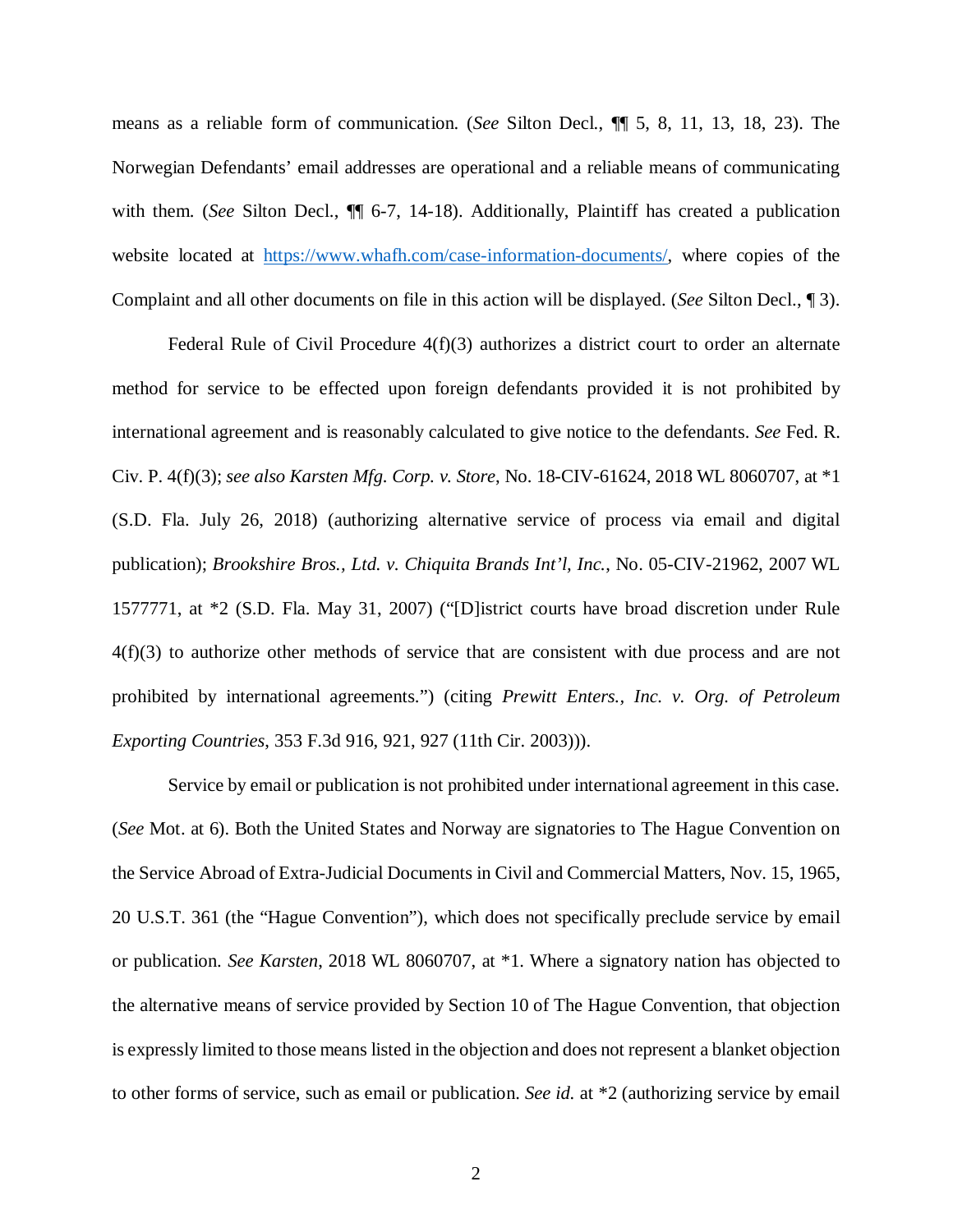and publication) (citing *Stat Med. Devices, Inc. v. HTL-Strefa, Inc.*, Case No. 15-cv- 20590, 2015 WL 5320947, at \*3 (S.D. Fla. Sept. 14, 2015) (authorizing service by email)). A court acting under Rule  $4(f)(3)$  therefore remains free to order alternative means of service where a signatory nation has not expressly objected to those means. *See Karsten*, 2018 WL 8060707, at \*2 (citing *Gurung v. Malhotra*, 279 F.R.D. 215, 219 (S.D.N.Y. 2011)). Accordingly, service by email, publication, or through a subsidiary does not violate an international agreement. Service through a subsidiary is also sufficient to satisfy Rule 4(f)(3) because it does not violate The Hague Convention. *See In re Cathode Ray Tube Antitrust Litig.*, No. 07-5944, 2008 WL 4104341 (N.D. Cal. Sept. 3, 2008) (authorizing service of foreign defendant through domestic subsidiary and counsel); *In re LDK Solar Sec. Litig.*, No. C 07-05182, 2008 WL 2415186 (N.D. Cal. June 12, 2008) (authorizing service on local subsidiary).

Plaintiff's service plan is reasonably calculated to give notice to the foreign Defendants. Plaintiff cites numerous cases where courts have authorized plaintiffs to serve foreign defendants through email, publication, and a subsidiary. (*See* Mot. at 8-13) (listing cases authorizing service via email and then listing cases authorizing service on a subsidiary). Similar to those cited cases, here too (1) Defendants conduct a majority of their business over the Internet; (2) Defendants routinely use email to conduct their business; (3) Defendants have subsidiaries in the United States that have a sufficiently close relationship to the Defendant parent companies; and (4) Plaintiff shows that email is likely to reach Defendants. *See Karsten*, 2018 WL 8060707, at \*2 (citing *Rio Props. Inc. v. Rio Int'l Interlink*, 284 F.3d 1007, 1017–18 (9th Cir. 2002)).

Thus, Plaintiff has shown good cause why leave should be granted to allow service of summonses, the Complaint, and all subsequent filings in this matter upon the six Norwegian Defendants via e-mail or digital publication.